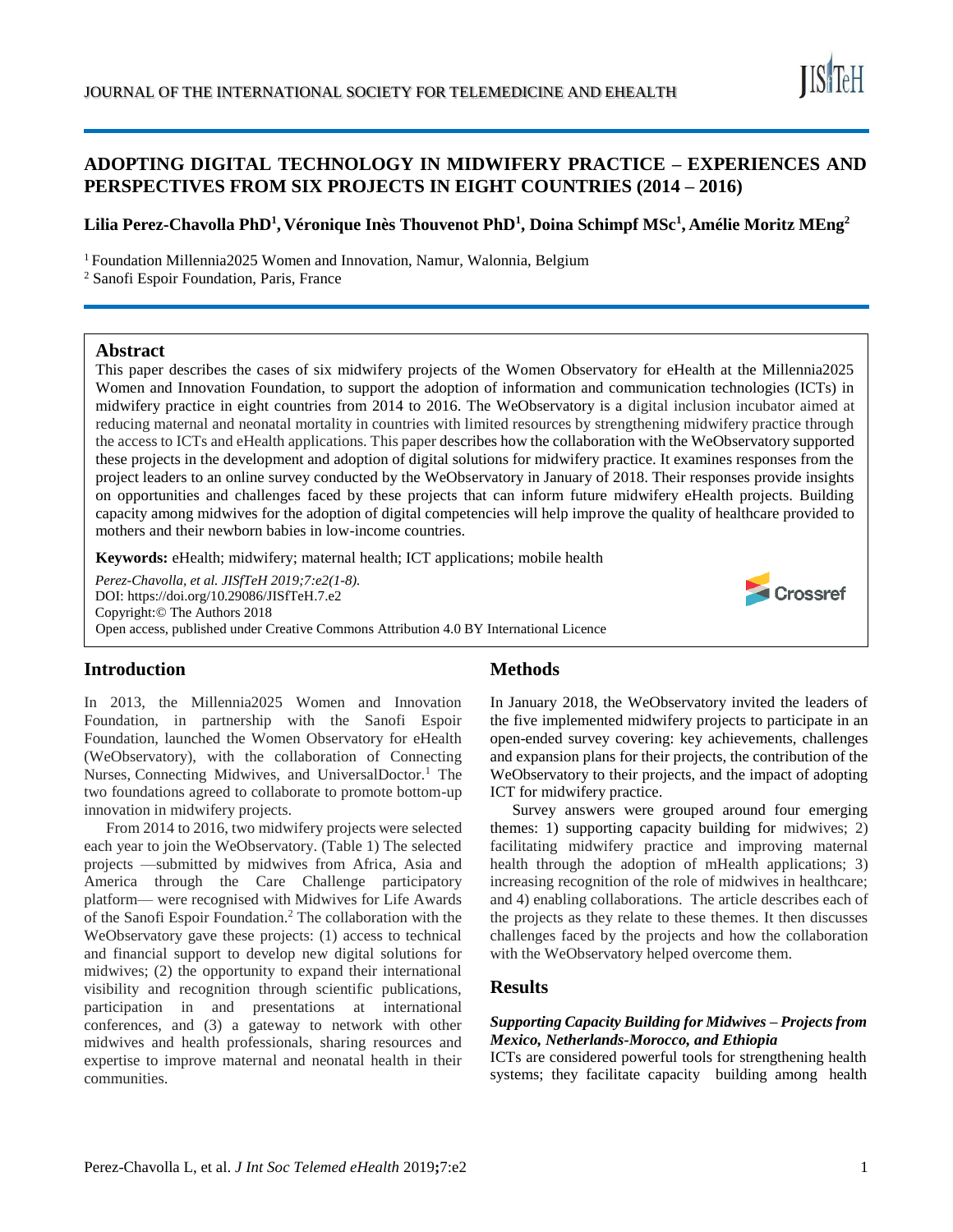

## JOURNAL OF THE INTERNATIONAL SOCIETY FOR TELEMEDICINE AND EHEALTH

| Organisation                                                                                                           | Project                                                            | <b>Target Population</b>                                                                                                                            | Digital Solutions Delivered under the WeObservatory                                                                                                                                                                                                                                                                                                                                                                                                                                              |
|------------------------------------------------------------------------------------------------------------------------|--------------------------------------------------------------------|-----------------------------------------------------------------------------------------------------------------------------------------------------|--------------------------------------------------------------------------------------------------------------------------------------------------------------------------------------------------------------------------------------------------------------------------------------------------------------------------------------------------------------------------------------------------------------------------------------------------------------------------------------------------|
| Centre for the<br>Adolescents of<br>San Miguel de<br>Allende (CASA),<br>Mexico                                         | <b>ICTs</b> for<br>Midwives                                        | Professional<br>midwives, nurses and<br>physicians providing<br>maternal and<br>neonatal care to<br>expectant women in<br>rural areas of<br>Mexico. | • Online training course on the use of ICT applications for<br>midwifery, composed of eight 20-minute modules.<br>• eBook in Spanish expanding the content of the original<br>online course's ICT modules.<br>• 100 USB keys with a copy of the eBook for offline<br>access.                                                                                                                                                                                                                     |
| Association<br>PanMilar,<br>Switzerland                                                                                | Multilingual<br>Interpretation<br>for Pregnant<br>Migrant<br>Women | Pregnant migrant<br>women living in the<br>Swiss Canton of<br>Vaud.                                                                                 | • New PanMilar website.<br>• New animation video explaining to pregnant migrant<br>women where and how to find prenatal courses,<br>midwives and interpreters in more than 50 languages.<br>• UniversalWomen Speaker and Refugee Speaker - Mobile<br>and web tools providing medical translations during<br>pregnancy, childbirth and overall maternal health<br>issues to facilitate multilingual communication between<br>women and healthcare professionals not sharing a<br>common language. |
| Royal Dutch<br>Organization of<br>Midwives<br>(KNOV),<br>Netherlands                                                   | Twin2Win,<br>(t2t)                                                 | Midwives of<br>Netherlands with<br>midwives in Sierra<br>Leone and Morocco.                                                                         | • $Twin2Win - A mobile application to foster the twinning$<br>methodology, collaboration and experience-sharing<br>among midwives from different cultures.                                                                                                                                                                                                                                                                                                                                       |
| Japanese<br>Midwives<br>Association<br>(JMA), Japan,<br>and Mongolian<br>Midwives<br>Association<br>(MMA),<br>Mongolia | Midwives<br>Reducing<br>Obesity in<br>Mongolia                     | Midwives and<br>expectant mothers in<br>Mongolia.                                                                                                   | • Happy Baby, Happy Mom - A mobile application to<br>promote the reduction of obesity among pregnant<br>women. Japanese midwives twinned with Mongolian<br>midwives to share experiences and address problems of<br>maternal and neonatal mortality caused by obesity<br>among pregnant women in Mongolia.                                                                                                                                                                                       |
| Photographers<br>Miriam Ackroyd,<br>Australia and<br>Doina Schimpf,<br>Moldova                                         | Portrait of a<br>Midwife                                           | Midwives in<br>Australia,<br>Bangladesh and<br>Moldova.                                                                                             | • 139 photo portraits illustrating the daily work and lives<br>of midwives and young students attending pregnant<br>mothers in Asia and Europe.                                                                                                                                                                                                                                                                                                                                                  |
| Hospital of<br>Gondar, Gondar,<br>Ethiopia                                                                             | Training<br>Midwives on<br>Emergency<br>Obstetrics                 | Midwives in Gondar,<br>Ethiopia.                                                                                                                    | • This project completed the preparation phase after one<br>year of work. 20 midwives, 4 trainers and learning<br>materials were ready for the implementation phase. The<br>implementation was not operational due to<br>communication and financial limitations.                                                                                                                                                                                                                                |

**Table 1.** eHealth projects participating in the WeObservatory (2014 – 2016), in chronological order

workers in rural and low-income environments and promote equal access to care.<sup>3-6</sup> Three of the six WeObservatory projects focused on building capacity among midwives:

*ICTs for Midwives - Centre for the Adolescents of San Miguel de Allende (CASA), Mexico*

In 2014, CASA developed the eLearning programme, *ICTs for Midwives*, with the support of an interdisciplinary international team convened by the WeObservatory. The blended learning programme promotes digital competency

among CASA's midwifery students by introducing them to the use of an eLearning platform, highlighting electronic resources to support evidence-based practice, and familiarising them with the use of eHealth and mHealth applications and telemedicine for maternal and neonatal health.

The course was launched as a pilot programme in Spanish in 2014,<sup>7</sup> and uploaded into CASA's eLearning platform<sup>8</sup> and the WeObservatory Academy a year later, after obtaining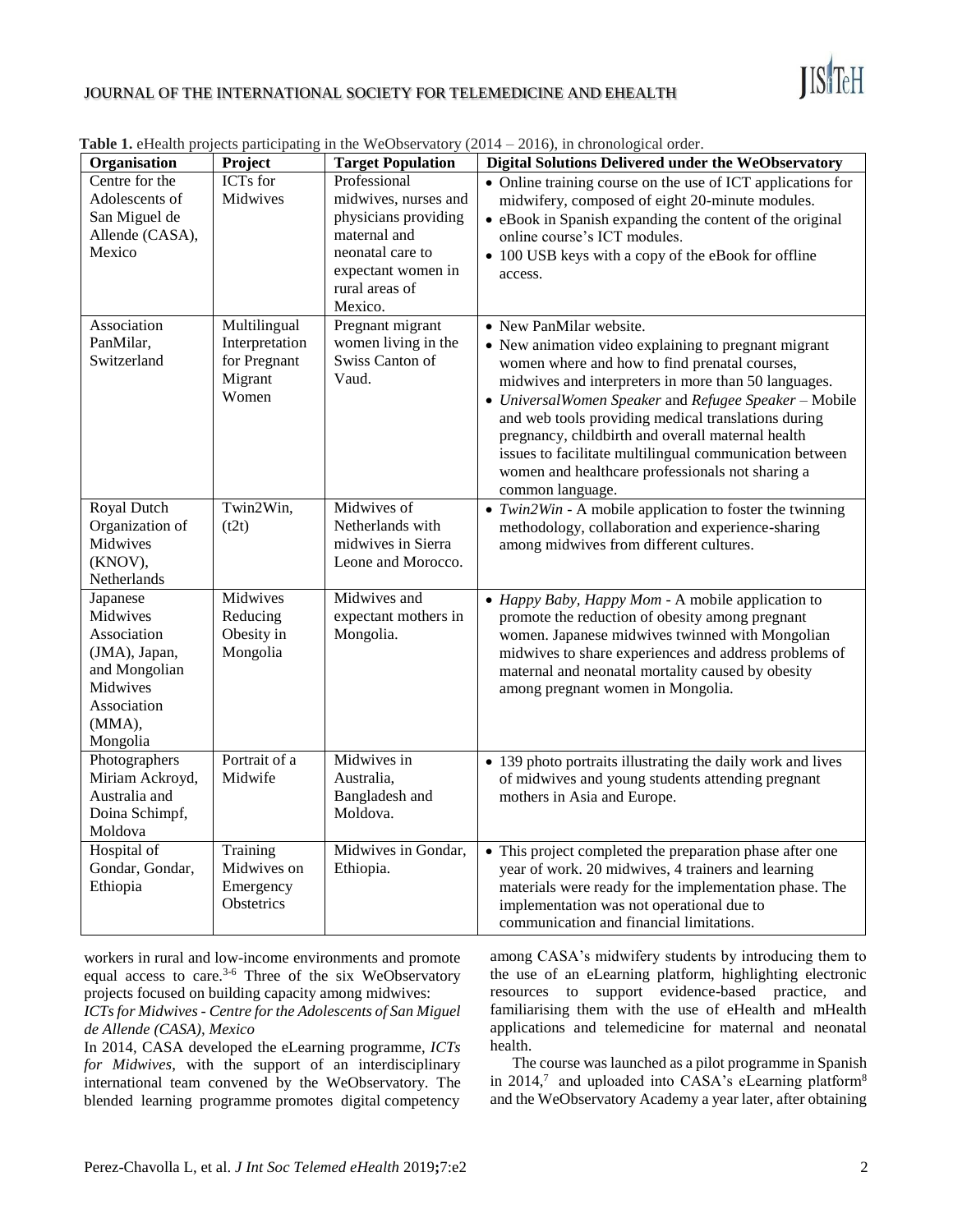#### JOURNAL OF THE INTERNATIONAL SOCIETY FOR TELEMEDICINE AND EHEALTH

feedback from pilot programme students. To open access to the course's ICT-related content beyond CASA's platform, the WeObservatory published in 2016 the eBook *Aplicaciones Digitales para la Salud Materna e Infantil,* providing CASA a hundred USB keys with copies of the eBook so that students can access the material offline. (Figure 1)

#### *Twin2Twin (t2t) – Royal Dutch Organisation of Midwives (KNOV), Netherlands*

With technical support and eHealth expertise from the WeObservatory, Twin2Twin developed the mobile application *Twin2win*, which facilitates interactions and the exchange of experiences between "twinned" midwives. Twinning was originally developed by the International Confederation of Midwives (ICM) as a method to promote cooperation between two midwifery associations through the exchange of best practices. According to ICM, by building skills and relationships, twinning improves organisational effectiveness and enables networking and solidarity.<sup>9</sup> Twin2Twin adapted the twinning methodology to interpersonal relationships,<sup>10</sup> providing in the *Twin2win*  mobile application a platform for midwives in different countries to build sustainable relationships and promote cross-cultural collaboration to achieve joint goals. Building on this international collaboration, the application's content and design were enriched by twinning experiences with midwives in the Netherlands, Sierra Leone and Morocco. Available in English and French, *Twin2win* includes a library on the Twinning method, and sections for project teams and twins. (Figure 2)

#### *Training Midwives on Obstetrical Emergencies – Hospital of Gondar, Ethiopia*

This project did not reach the implementation phase, but it aimed at improving the technical skills of midwives working in peripheral health centres around Gondar, Ethiopia. With financial support from the WeObservatory and the Nursing Education Partnership Initiative (NEPI) of Columbia Uniad in twin2twin 0 t

**Figure 2.** Twin2Win mobile application (Source: [http://www.m2025-weobservatory.org/twin2twin.html\)](http://www.m2025-weobservatory.org/twin2twin.html).

versity, and in collaboration with the Department of Midwifery of the University of Gondar, twenty midwives would receive an intensive 18 days live-training on Basic Essential Obstetric and Newborn Care (BeMONC), a national training manual developed by the Ethiopian Ministry of Health in 2013. The ICT component of this project was limited to publishing a digital version of the manual, which would be made available online for ease of access.

In the survey, participants emphasised the importance of developing digital skills among midwives. The use of an eLearning platform like CASA's enabled individualised learning and interdisciplinary exchanges between midwives, nurses, and doctors. CASA's eLearning platform has proven an effective tool for midwives to "learn in a non-threatening manner about evidence-based medicine and the benefits of the midwifery model of care". Similarly, the Twin2win application is being used "as the basic knowledge for midwives to start a twinning project".

The respondents highlighted the effectiveness of



**Figure 1**. ICT and Midwifery Online Courses offered in CASA's Virtual Portal and eBook on Digital Applications for Maternal and Infant Health (Source[: http://casa.org.mx/campus-virtual/\)](http://casa.org.mx/campus-virtual/).

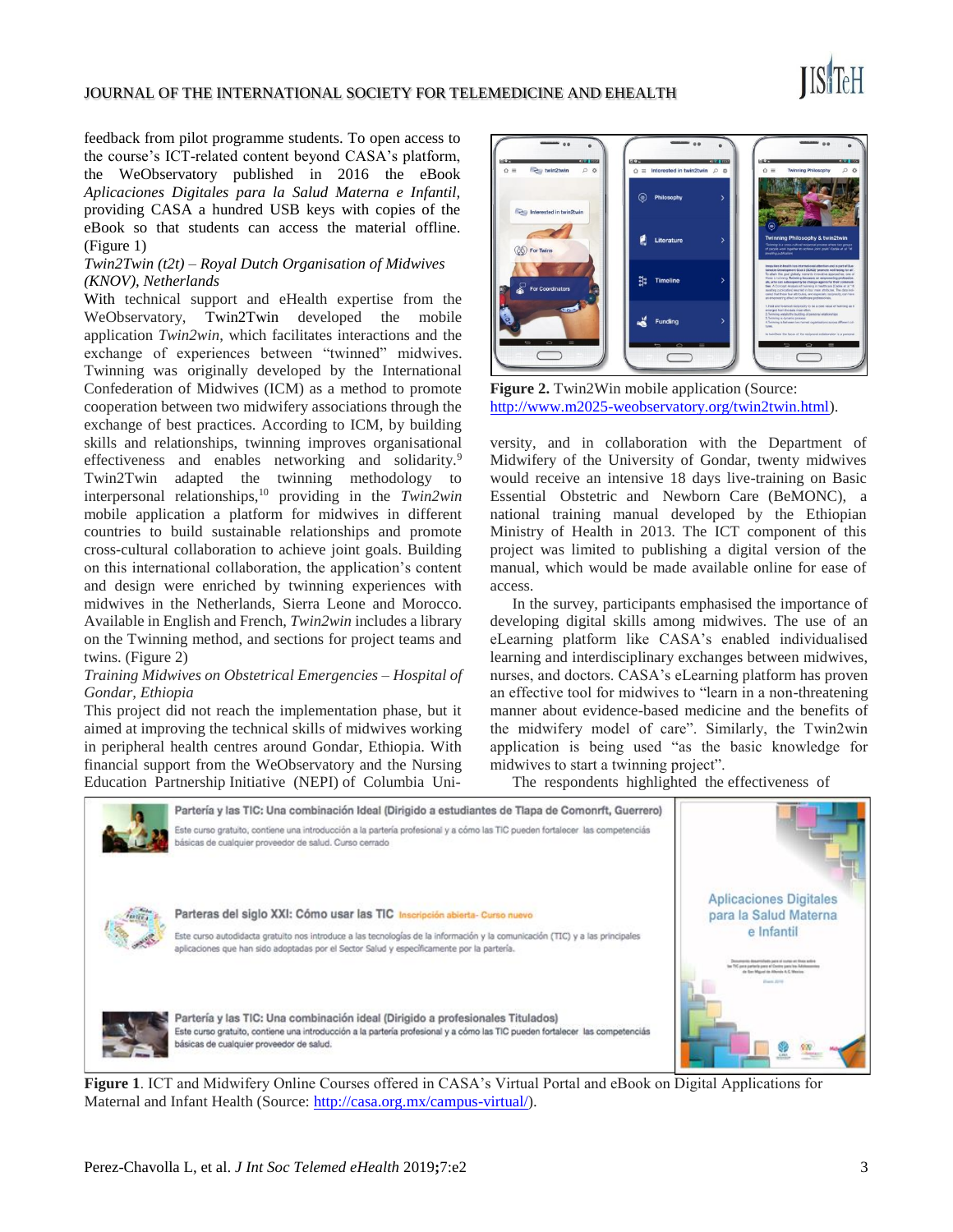integrating eLearning into midwifery and medical school curricula to improve digital competency, facilitate professional development, and build confidence among midwives to defend their profession and care for their patients. They noted that mobile applications made information easily accessible to midwives, particularly to those from the digital generation.

#### *Improving Midwives' Interaction with Expectant Mothers – Projects from Switzerland and Mongolia-Japan*

Communication and cultural competence are essential skills that impact the quality of service midwives and other healthcare workers provide to expectant mothers. Two WeObservatory projects focused on developing digital tools that facilitate sharing prenatal information with expectant mothers from different cultural backgrounds, making cultural competence indispensable.

### *Multilingual Interpretation for Pregnant Migrant Women – Association PanMilar, Switzerland*

Midwives in Association PanMilar provide pregnancy advice and perinatal preparation classes in native languages to pregnant migrant women living in the canton of Vaud, Switzerland, who do not speak French and lack family support. Experienced intercultural translators help midwives engage moms-to-be in conversation about perinatal topics and conduct practical exercises that take into consideration their migratory, linguistic and cultural background. Thanks to the interpreters, moms-to-be can share in their native languages birth-giving traditions from their home countries and/or their personal experiences giving birth, while learning what to expect as a mother living in Switzerland.<sup>11</sup>

To improve the women's access to prenatal services, PanMilar designed paper brochures in 25 languages with the support of the Public Health Department of Vaud. Yet,

patients preferred accessing health information digitally. Responding to this feedback, PanMilar, in collaboration with the WeObservatory, produced a short video to substitute the brochures, and in 2016, launched a new website that provides information in 39 languages on services and activities available to pregnant women. (Figure 3)

Since 2016, 190 women have registered for the courses using this website and, according to the project leaders, the website has become an essential informational tool for both migrant women and midwives. As of March of 2018, the website had registered more than 2,900 visits from 42 countries via computers (63%), smartphones (31%) and tablets (5%). In partnership with UniversalDoctor, the WeObservatory also developed two mobile applications, *UniversalWomen Speaker* and *Refugee Speaker*, available for mobiles, tablets and computers, to allow doctors and midwives to communicate with their patients in more than 17 languages, using written translations and audio in native languages. (Figure 4)

## *Midwives Reducing Obesity in Mongolia – JMA and MMA, Japan and Mongolia*

This twinning project between the Japanese Midwives Association (JMA) and the Mongolian Midwives Association (MMA) uses mobile phones to inform women in Mongolia of the increased health risks associated with obesity during pregnancy. With the support of the WeObservatory and Universal Doctor, the project developed and launched, in 2016, the mobile application *Happy Baby, Happy Mom,* so that more women across the country could have access to this information. (Figure 5)

The application uses attractive visuals, graphics, tables and animation to share information adapted from pamphlets originally designed by the midwives and distributed to



**Figure 3.** PanMilar's new website showing the multiple languages courses are available in. (Source: [https://www.panmilar.ch\)](https://www.panmilar.ch/).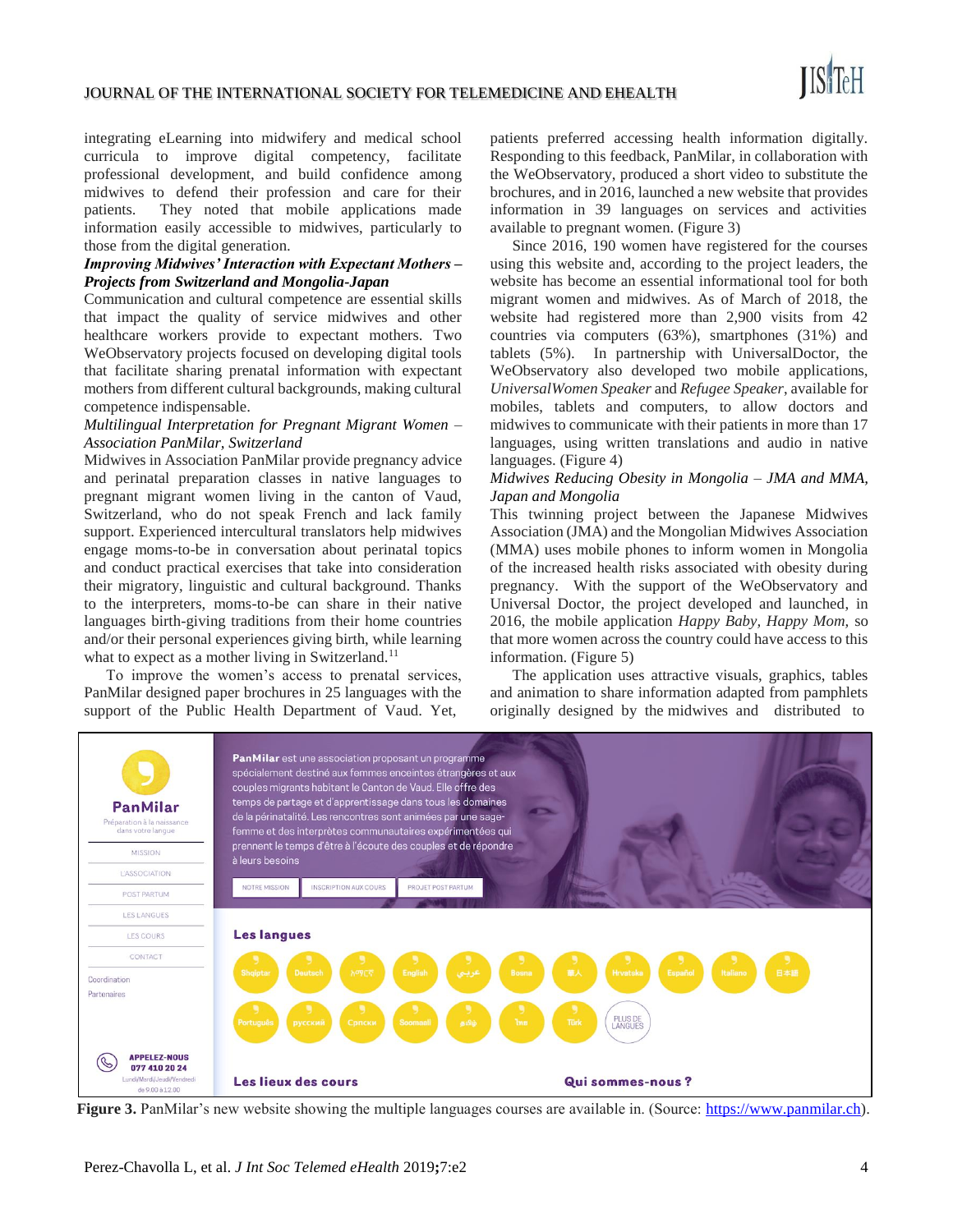



**Figure 4.** Universal Women Speaker and Refugee Speaker (Source:<http://www.u-women.com/> [http://www.refugeespeaker.org\)](http://www.refugeespeaker.org/).



**Figure 5.** *Happy Baby, Happy Mom* application in Mongolian and English (Source: [http://www.m2025](http://www.m2025-weobservatory.org/midwives-reducing-obesity-in-mongolia.html) [weobservatory.org/midwives-reducing-obesity-in](http://www.m2025-weobservatory.org/midwives-reducing-obesity-in-mongolia.html)[mongolia.html\)](http://www.m2025-weobservatory.org/midwives-reducing-obesity-in-mongolia.html)

82,000 women in Mongolia. JMA and MMA report that the application is already being used in Ulaanbaatar and in rural areas of the country. At the request of midwives in Mongolia, JMA funded the development of the app version for Apple phones, and to reach an international audience, the app was made available in English in 2018.

The development of the mobile application enabled the project's participants to learn its usefulness for improving "the effectiveness of the midwife-patient dynamic". Midwives and mothers in Mongolia appreciate having access to an application in their own language that is easy to use and understand, and that teaches them how to calculate their body mass index.

# *Raising Awareness of the Importance of Midwifery Practice– Project from Australia*

## *Portrait of a Midwife, Australia*

This project documents midwifery practice through photo portraits to raise awareness of the importance of and need for skilled midwives. The portraits capture field experiences and challenges of midwifery activities in diverse communities for their dissemination in international networks and media. In 2016, photographers Miriam Ackroyd and Doina Schimpf took 139 photos illustrating the daily work and lives of midwives and young students attending expectant women at midwifery schools and hospitals in Bangladesh and Moldova.<sup>12</sup> (Figure 6) A set of photos was exhibited at the 31 ICM Triennial Congress, at the stand of the Sanofi Espoir Foundation.<sup>13</sup>



Figure 6. Portrait of a Midwife website (Source: [http://www.portraitofamidwife.com\)](http://www.portraitofamidwife.com/).

The project leader noted that "It does not matter what language is being spoken, the heart and actions of midwives are the same: To be with women". For her, photography is an instrument for education and change; "images can inform, teach, inspire, agitate and shake us to the core", she noted.

In countries where professional midwifery is not well known, it becomes essential to raise awareness of their work and their capacity. CASA's project leader noted that fostering digital literacy among midwives has facilitated the recognition of their vital role by other healthcare professionals. Since the launch of its eLearning course, CASA has worked with universities and state health offices to promote the integration of midwifery formation in university curricula and of ICT training in professional midwifery schools. Thanks to these efforts, the Secretariat of Health in the state of Veracruz made CASA's midwifery online course mandatory for all healthcare providers working in the state's 500 public hospitals and clinics. The online training has also been approved for its distribution through the World Health Organization's Pan-American Health virtual campus, managed by the Mexican Secretariat of Health.

#### *Enabling Collaborations*

Enabling collaborations is a key purpose of the WeObservatory. Their participation in the WeObservatory helped projects increase their international exposure, allowing midwives to share their knowledge, expertise and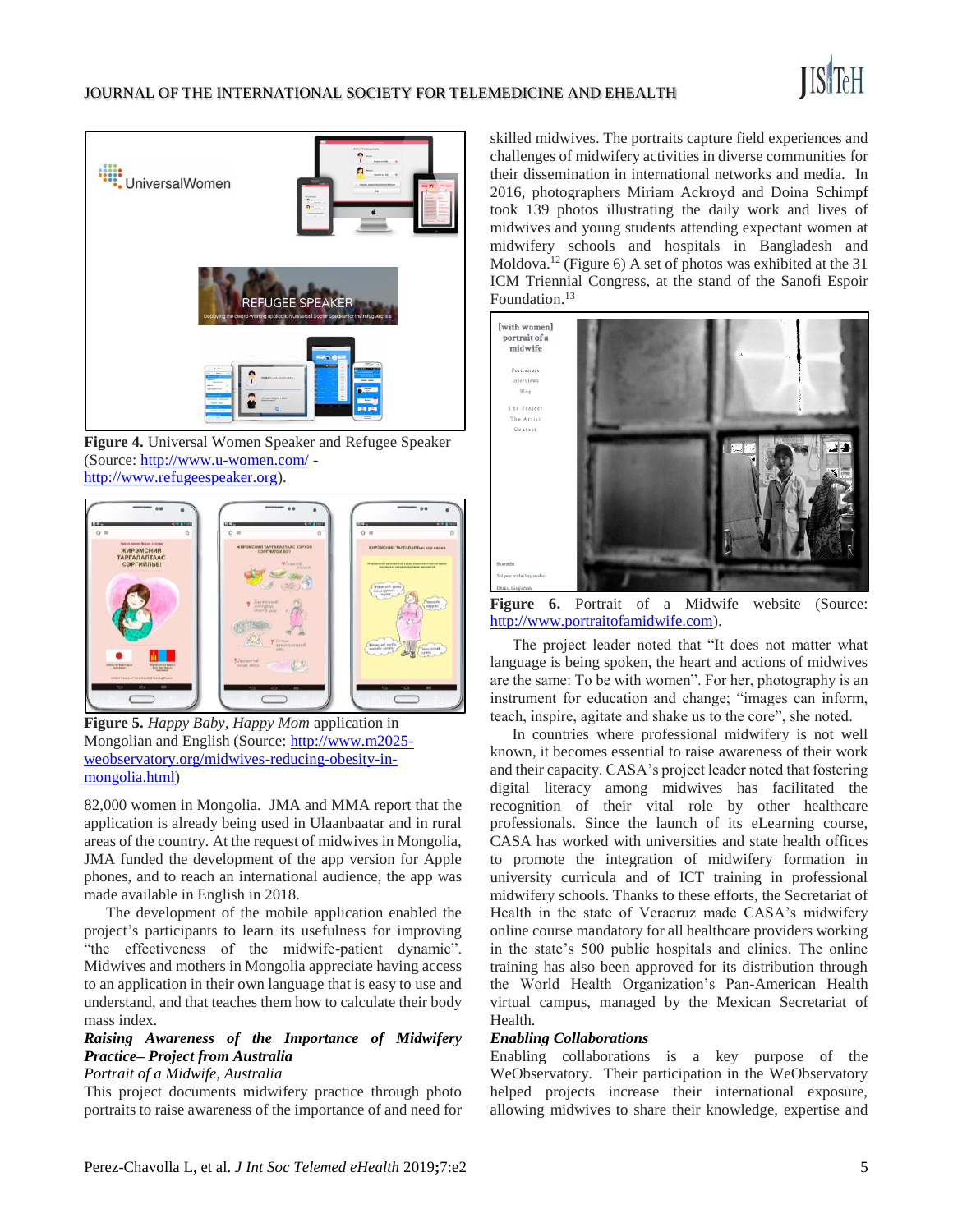practices in international and scientific arenas, and strengthening connections between them. The projects were presented in 50 international conferences in English, Spanish or French, and information on their projects was shared through brochures, bookmarks, flyers, as well as social media. The WeObservatory Blog includes 109 news items covering topics in 35 categories, six interviews of women influencers in eHealth, 10 videos and 210 photos relating to the projects.<sup>14</sup> The visibility of WeObservatory Projects is listed in Table 2.

| Table 2. Expanded Visibility of WeObservatory Projects |  |  |  |
|--------------------------------------------------------|--|--|--|
|--------------------------------------------------------|--|--|--|

| <b>Project</b>              | <b>International Visibility</b>                                                                                                                                                                                          |  |  |
|-----------------------------|--------------------------------------------------------------------------------------------------------------------------------------------------------------------------------------------------------------------------|--|--|
| <b>ICTs</b> for<br>Midwives | CASA, the eBook, and the online training<br>were represented at six conferences,<br>including MEDETEL in 2015 <sup>15</sup> and 2016. <sup>16</sup>                                                                      |  |  |
| PanMilar                    | The project was presented at local events or<br>meetings in Geneva and Lausanne,<br>including the Giving Women Annual<br>Conference in Geneva in 2016. <sup>16</sup>                                                     |  |  |
| Twin2Win                    | Demo version $(v1.0)$ of the mobile app was<br>presented at the Global Forum, in<br>Eindhoven in 2016, during the<br>WeObservatory's session on "Digital<br>Communities", and at the ICM Congress<br>2017. <sup>17</sup> |  |  |
| Mongolia                    | The mobile application was presented at<br>international conferences in 2017. <sup>17</sup>                                                                                                                              |  |  |
| Portraits of<br>Midwives    | A selection of photos and quotes was<br>showcased at events and conferences,<br>including the ICM Congress in Toronto in<br>2017.17                                                                                      |  |  |

# **Discussion**

Innovation, capacity building, communication and collaboration are core principles of the WeObservatory that informed its collaboration with the selected projects. In terms of innovation, the collaboration of the WeObservatory contributed to the development of four mobile applications – *Twin2Win, UniversalWomen Speaker, Refugee Speaker*, and *Happy Mom, Happy Baby*– adapted to local languages and needs. These applications facilitated collaboration and information sharing between midwives in different countries and with patients from different backgrounds.

This collaboration also improved access to education and eLearning opportunities for midwives and pregnant women through the development of online training platforms, publications, videos, portraits and websites, raising awareness of the importance of midwifery practice for maternal health.

Like many other eHealth projects being implemented worldwide, the WeObservatory projects had to overcome infrastructural and technical barriers, scarce financial and human resources, and cultural differences. Access to CASA's eLearning platform has been affected by differences in the quality and speed of broadband services available throughout the country. To partially overcome this barrier, the WeObservatory distributed USB keys with some of the course material. Similarly, PanMilar midwives faced the challenge of having to learn about digital communication to develop their informational video. To this end, the WeObservatory provided technical advice on visuals and animations to make the video easily understandable.

The Twin2Win project faced cultural differences in terms of work, life and communication styles of twinned midwives in Netherlands and Morocco. The mobile application financed by the WeObservatory aimed at improving communication. Similarly, the *Happy Baby, Happy Mom* app had to overcome the technical challenge of integrating the specificities of Mongolian language into the app, as well as cultural differences. The project manager noted that the professionalism and enthusiasm of the midwives made up for these obstacles. Developing the mobile app brought Mongolian and Japanese midwives participating in the twinning project closer together and strengthened their cooperation.

Finally, the Ethiopian project highlights the importance of institutional support in successful project implementation. One year into the collaboration, the course schedule had been developed, the training budget was approved, and the midwives and trainers had been selected. But NEPI had not officially confirmed to the Department of Midwifery of the University of Gondar its participation in and financial support of the programme, creating uncertainty regarding the feasibility, quality and impact of the training. These factors, combined with changes in key project personnel in Ethiopia, prompted the WeObservatory and the Sanofi Espoir Foundation to cancel their participation.

In sum, the support of the WeObservatory, with both financial and technical expertise, contributed for the projects to advance their goals. Project leaders highlighted the added value that adopting mobile applications and digital technologies provided to their projects by allowing midwives to access information and keep in touch with their patients and with each other. The ubiquity of mobile phones makes this an easily accessible and adequate medium to engage and educate young midwives.

Driven by the results achieved by the WeObservatory projects so far, the Millennia2025 Women and Innovation Foundation and Sanofi Espoir Foundation extended their collaboration for the 2017 – 2018 period to continue facilitating better pregnancy monitoring and quality of healthcare through innovative projects for midwives and women. To promote visibility, the projects were encouraged to participate in the call for submissions from the Journal of the International Society for Telemedicine and eHealth for the third Special Issue on Women in eHealth in 2019.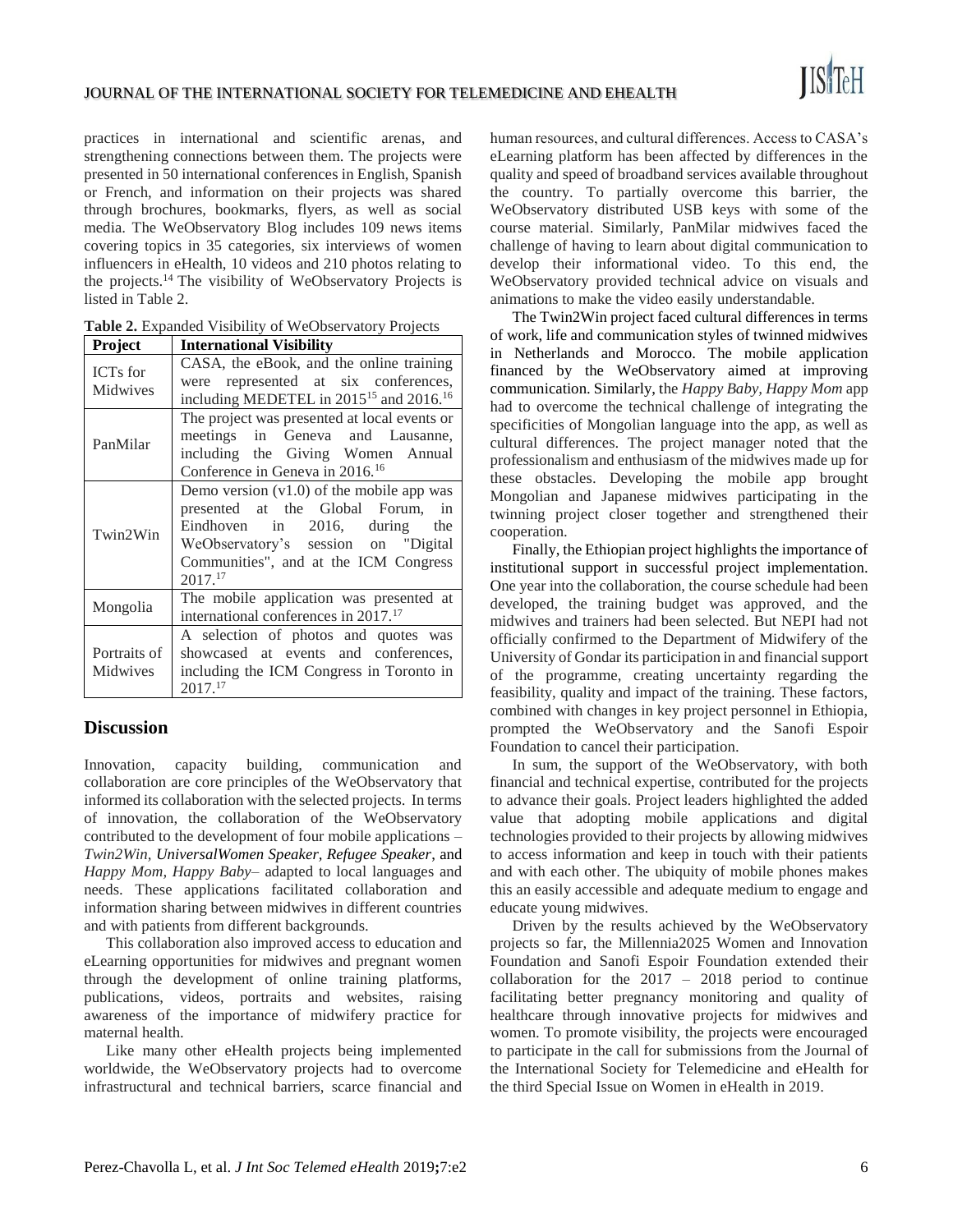

# **Conclusion**

The 2014-2016 WeObservatory projects discussed here are selected eHealth and mHealth case studies that, despite their early stages of implementation, are already making an impact on midwifery practice and the health of the women and babies they serve. Five of the six selected projects expanded their reach and visibility thanks to their collaboration with the Millennia2025 Foundation and Connecting Midwives partnership. The WeObservatory provided midwives a platform to help the projects grow and supported the recognition of midwives' daily work at international levels.

# *Corresponding author:*

*Veronique Thouvenot Foundation Millennia2025 Women and Innovation 9/4, avenue Louis Huart B 5000 Namur Wallonia (Belgium) eMail: thouvenot.veronique@millennia2025-foundation.org*

…………………………………………………………

**Conflict of interest**. The authors declare no conflicts of interest.

**Acknowledgments**. The authors would like to thank the Sanofi Espoir Foundation and the WeObservatory of the Millennia2025 Foundation for the funds provided to conduct the survey and analyse the qualitative data used for this article.

# **References**

- 1. The Foundation Millennia2025 Women and Innovation. An Action Plan for Women's Empowerment and gender equality. Available at: [http://www.millennia2025](http://www.millennia2025-foundation.org/index_en.html) [foundation.org/index\\_en.html](http://www.millennia2025-foundation.org/index_en.html) accessed 30 September 2018.
- 2. Connecting Midwives. Midwives for Life Awards. 2013. Available at: [http://connectingmidwives.com/web/projects\\_awards](http://connectingmidwives.com/web/projects_awards) accessed 30 September 2018.
- 3. Bagayokoa CO, Anneb A, Fieschi M, Geissbuhler A. Can ICTs Contribute to the Efficiency and Provide Equitable Access to the Health Care System in Sub-Saharan Africa? The Mali Experience. *Yearb Med Inform* 2011:20(1):33-38. DOI: 10.1055/s-0038- 1638734
- 4. Mars M. Building the capacity to build capacity in ehealth in sub-Saharan Africa: the KwaZulu-Natal experience. *Telemed J E Health* 2012;18(1):32–37. <https://doi.org/10.1089/tmj.2011.0146>
- 5. Curran VR, Fleet L, Kirby F. Factors influencing rural health care professionals' access to continuing

professional education. *Aust J Rural Health* 2006:14(2):51–55[. https://doi.org/10.1111/j.1440-](https://doi.org/10.1111/j.1440-1584.2006.00763.x) [1584.2006.00763.x](https://doi.org/10.1111/j.1440-1584.2006.00763.x)

- 6. Bagayoko CO, Perrin C, Gagnon MP, et al. Continuing distance education: a capacity-building tool for the deisolation of care professionals and researchers*. J Gen Intern Med* 2013;28(Suppl 3):666-670. <https://doi.org/10.1007/s11606-013-2522-1>
- 7. The Women Observatory for eHealth, WeObservatory. 2015. An online course on ICTs for Midwifery. Available at: [http://www.m2025](http://www.m2025-weobservatory.org/icts-for-midwives.html) [weobservatory.org/icts-for-midwives.html](http://www.m2025-weobservatory.org/icts-for-midwives.html) accessed 30 September 2018.
- 8. CASA. Parteras del Siglo XXI. 2018. Como Usar las TIC. Campus Virtual. Available at: <http://casa.org.mx/lms/index.php> accessed 4 November 2018.
- 9. International Confederation of Midwives (ICM). Twinning Programmes. Available at: [http://internationalmidwives.org/projects](http://internationalmidwives.org/projects-programmes/former-projects/icm-interventions/more-twinning-programmes.html)[programmes/former-projects/icm-interventions/more](http://internationalmidwives.org/projects-programmes/former-projects/icm-interventions/more-twinning-programmes.html)[twinning-programmes.html](http://internationalmidwives.org/projects-programmes/former-projects/icm-interventions/more-twinning-programmes.html) accessed on May 5, 2018.
- 10. Cadée F, Nieuwenhuijze MJ, Lagro-Janssen AL, De Vries R. The state of the art of twinning, a concept analysis of twinning in healthcare. *Global Health* 2016;12(1):66[. https://doi.org/10.1186/s12992-016-](https://doi.org/10.1186/s12992-016-0205-5) [0205-5](https://doi.org/10.1186/s12992-016-0205-5)
- 11. PanMilar. 2015. Des cours de preparation a la naissance pour femmes migrantes, avec interprétariat communautaire. Available at: [http://www.m2025](http://www.m2025-weobservatory.org/sage-femmes-et-femmes-migrantes.html) [weobservatory.org/sage-femmes-et-femmes](http://www.m2025-weobservatory.org/sage-femmes-et-femmes-migrantes.html)[migrantes.html](http://www.m2025-weobservatory.org/sage-femmes-et-femmes-migrantes.html) accessed 30 September 2018.
- 12. Portrait of a midwife. Portraits of midwives in Bangladesh. 2016. Available at [http://www.m2025](http://www.m2025-weobservatory.org/portrait-of-a-midwife.html) [weobservatory.org/portrait-of-a-midwife.html](http://www.m2025-weobservatory.org/portrait-of-a-midwife.html)  accessed 30 September 2018.
- 13. International Confederation of Midwives (ICM). Toronto 2017: 31st ICM Triennial Congress. Available at: [https://internationalmidwives.org/events/triennial](https://internationalmidwives.org/events/triennial-congress/toronto-2017)[congress/toronto-2017](https://internationalmidwives.org/events/triennial-congress/toronto-2017) accessed 30 September 2018.
- 14. The Blog of the Women Observatory for eHealth. Available at:<http://weobservatory.com/> accessed 30 September 2018.
- 15. Thouvenot, V, Perez-Chavolla, L. 2015. Report of the Special Session on Women 2015: Empowering Women in eHealth and Telemedicine through Education. Luxemburg, Medetel Conference, April 22- 24, 2015. Available at: [http://www.millennia2015.org/files/files/M25\\_WeObs](http://www.millennia2015.org/files/files/M25_WeObs_Projets/Events/Report_of_the_Women_session_medetel_2015.pdf) Projets/Events/Report of the Women session mede [tel\\_2015.pdf](http://www.millennia2015.org/files/files/M25_WeObs_Projets/Events/Report_of_the_Women_session_medetel_2015.pdf) accessed on May 5, 2018.
- 16. The Women Observatory for eHealth. 2016 Events. 2016. Available at: [http://www.m2025](http://www.m2025-weobservatory.org/2016.html) [weobservatory.org/2016.html](http://www.m2025-weobservatory.org/2016.html) accessed 30 September 2018.